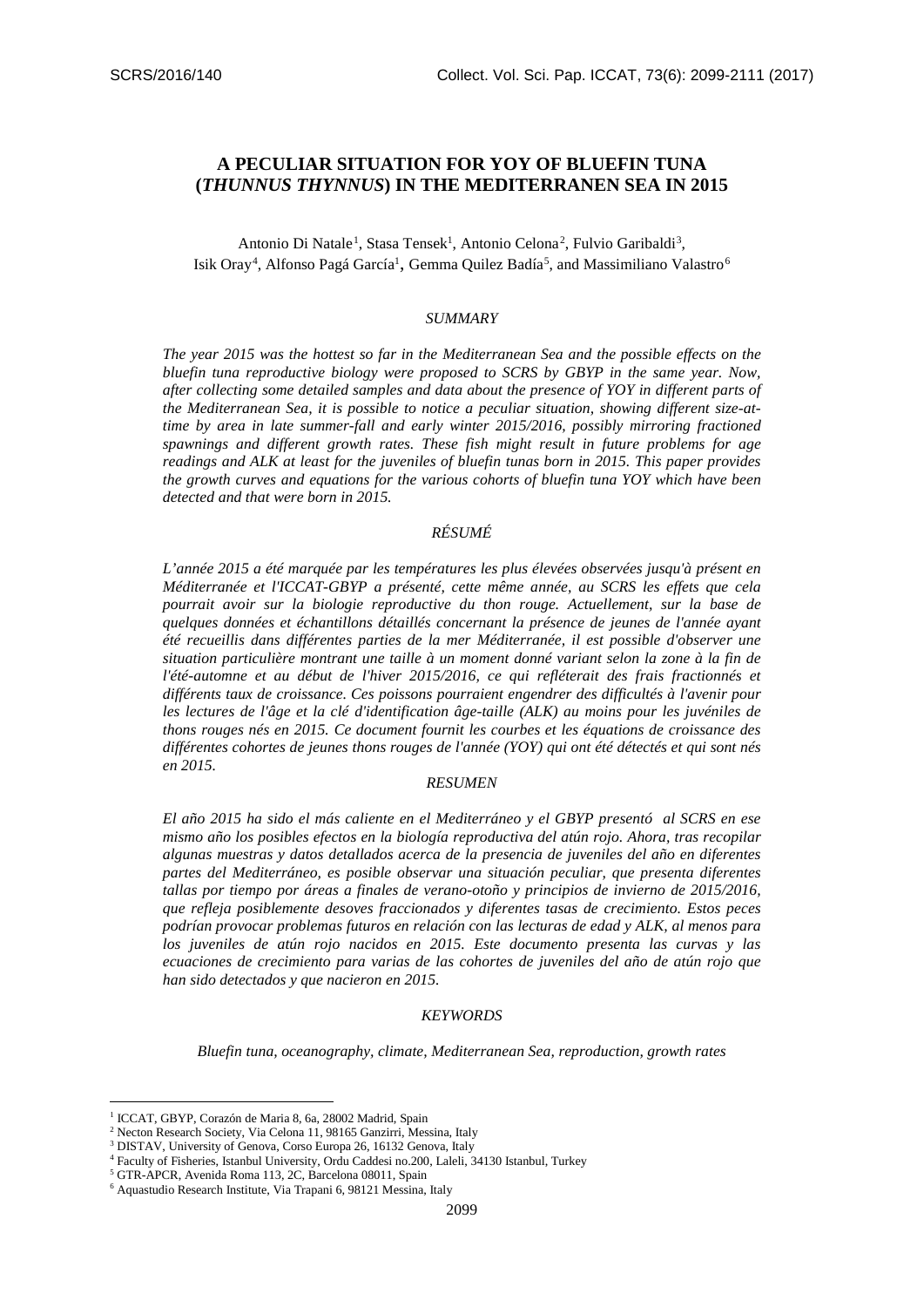## **1. Foreword**

As reported in 2015 (Di Natale *et al*., 2016), bluefin tuna (*Thunnus thynnus*) shows immediate reactions to any environmental change like many other pelagic species, particularly when these changes occur during or close its spawning period. Some descriptions of these effects are provided by Piccinetti *et al*. (2013), a paper which includes also a summary of many other papers published in the last 150 years, but it is not so easy to have all necessary data for correlating bluefin tuna spawning behaviour, oceanography and therefore any possible effect on recruitment.

The occurrence and distribution of the main spawning areas was not very clear in the past; besides the evidence of bluefin tuna spawning in the Gulf of Mexico and in the Mediterranean Sea, the specific areas where bluefin tuna spawning regularly occurs was not well defined up to the first part of the XX century (Mather *et al*., 1995), while it was much better defined only at the very end of the XX century, when the eastern Mediterranean spawning area was finally documented. The major spawning areas in the Mediterranean Sea are around the Balearic Islands, in the southern Tyrrhenian Sea, in the central-southern Mediterranean (a large area from south of Sicily, Malta, a part of the Ionian Sea and possibly a part of the Gulf of Sirte) and in the eastern Mediterranean Sea (Di Natale, 2006; Piccinetti *et al*., 2013). These areas are consistent over the years and the aerial surveys carried out by ICCAT GBYP clearly supported this knowledge Di Natale and Tensek, 2016).

For the western Mediterranean Sea, the extensive work carried out by Rodriguez Roda (1964a, 1964b, 1967) in the Spanish traps confirmed that in May-June bluefin tuna were entering in the Mediterranean Sea with mature gonads, while they were going back after spawning, with gonads in a clear post-spawning situation, in late July-August. Several of these fish were supposed to spawn in the Balearic Sea, but not only, because many other tunas were moving also to other Mediterranean spawning grounds, as demonstrated by the history of the many Mediterranean traps (Parona, 1919; Heldt, 1930; Sarà, 1983, 1998), continuously mixing with tunas remaining in the Mediterranean for more than one year (Di Natale *et al*., 2005).

The extensive studies conducted on purse-seine fishery in the Tyrrhenian Sea (Arena, 1964, 1980, 1981, 1982a, 1982b, 1982c, 1985, 1986a, 1986b, 1988a, 1988b, 1990; Arena *et al*., 1979; Arena & Cefali, 2002), showed that the main reproductive season in this area is mostly between mid-May to mid-July, with a peak in June, usually showing a limited variability, before or after this period, each year, depending mostly on the oceanographic and environmental conditions. This period was confirmed also by De Metrio *et al*., (1988, 2003a, 2003b), Block *et al*., (2001) and Rooker *et al*. (2007) for the central Mediterranean Sea.

The central southern Mediterranean Sea is surely one of the main spawning areas for bluefin tuna in the Mediterranean Sea. Ancient trap data from Libya showed that many bluefin tunas were large mature individuals and it is supposed that most of them were spawning in the southern central Mediterranean. Apparently, the situation changed between the 80's and the '90s, when spawners were mostly concentrated in the Balearic Sea and in the southern Tyrrhenian Sea and purse-seiners exploring the Libyan waters were not able to find spawners close to the surface (Arena and Di Natale, 1987). Since 1996, after an important anomaly in the eastern Mediterranean Transient (EMT) (Di Natale, 2007), bluefin tuna spawners were again present in important quantities in these areas and most of the purse-seines catches of spawners have been reported from late May to early July in the large area around Malta, but also in the Gulf of Sirte. The situation went back to a more balanced one between the areas close to Malta and the southern Tyrrhenian Sea only since 2006, after a further change of the EMT (Di Natale, 2010b).

Spawning in the eastern Mediterranean and in the Levantine Sea usually occurs slightly earlier, starting in the first part of May (De Metrio *et al*., 2003b, Oray *et al*.,, 2005a, 2005b), when the sea temperature in this area increases well earlier than in all other parts of the Mediterranean Sea and when favourable weather situations allow the formation of an upper stratum with relatively high temperature and a stable thermocline at the proper depth. According to the earlier evolution of the hot water masses in the very last years, this situation possibly occurs also along the south-eastern part of the Mediterranean Sea, between the eastern Cyrenaica (Libya) and the eastern part of the Nile delta (Egypt).

In general, the main spawning season in the Mediterranean Sea is from the end of the second week of May to the second week of July with a clear peak around mid-June. The spawning season might have yearly variations in time, up to about 2-3 weeks on both sides, depending on the climate and oceanography, always keeping the peak in June so far. More extreme extensions might happen in few years (Piccinetti *et al*., 2013), but they are clear abnormalities. Spawning in the eastern Mediterranean starts usually before all other areas. Bluefin tuna spawning periods which have been more extended than usual were reported several times in the past (De Buen, 1923a,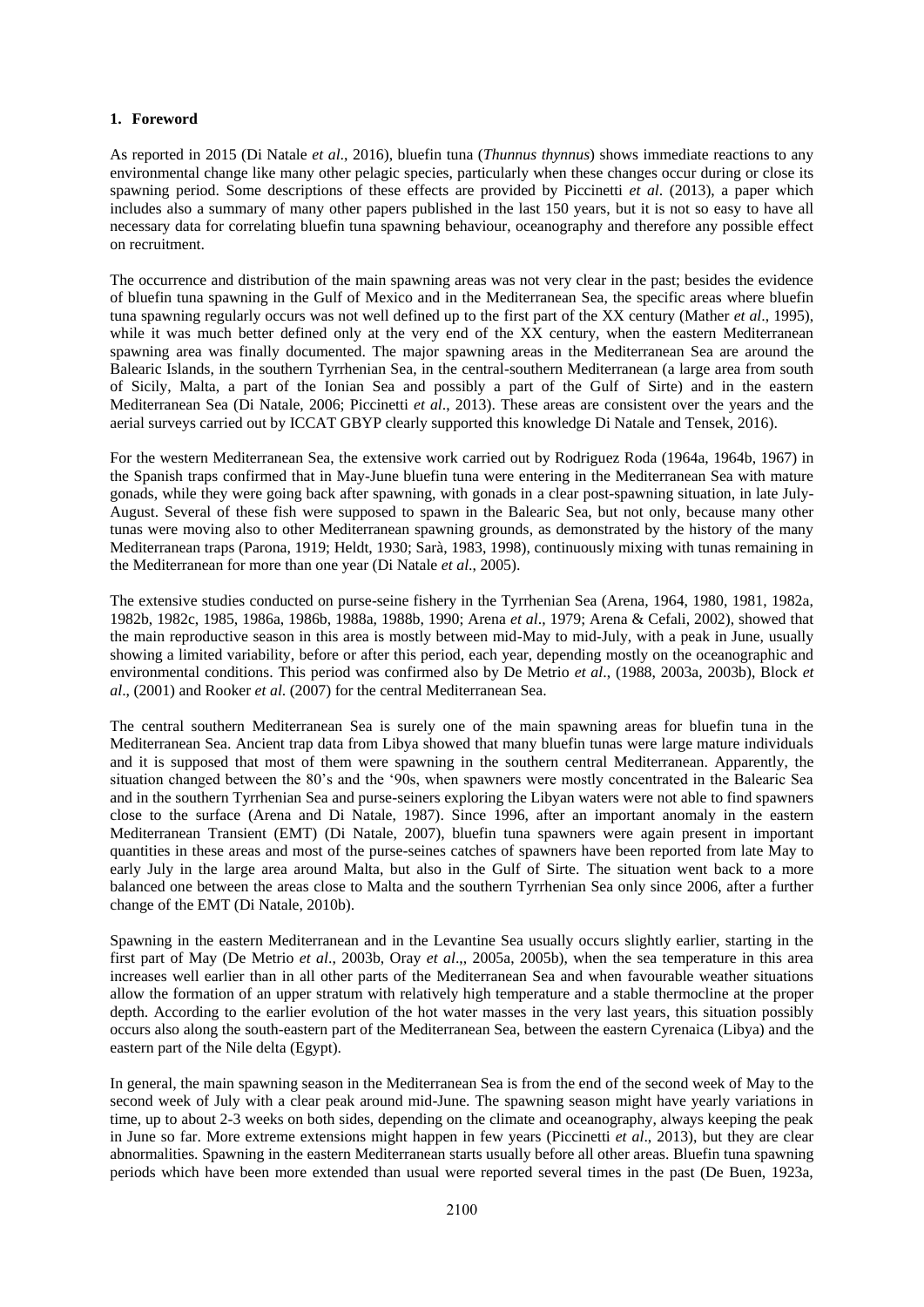1923b, 1923c; Biancalana, 1958; Scaccini, 1959; Arena, 1963, 1964; Sarà, 1983, 1998; Piccinetti *et al*., 2013), and other evidences were provided like "anomalous" size frequencies of age 0 and 1 in some spring-summer fisheries. Other evidences for prolonged spawning season were also provided by Piccinetti *et al*. (2013) for the years 2003, 2006, 2006 and 2011.

The reproduction occurs always in a fractionated manner in each bluefin tuna individual, but extended favourable oceanographc conditions for bluefin tuna spawning might increase or extend fractioned events. Marino *et al*. (2005) demonstrated that the same bluefin tuna female individual is able to release mature eggs from the ovary several times, over a certain period, with spawning having one or more days distance one from the other. In the same individual, spawning may occur during more than one month in the same season. Each bluefin tuna ovary contains various million of oocytes, recently assessed at 48 eggs g-1 by Aranda *et al*. (2013). A percentage of these eggs having the biggest size can be hydratated and released in a very short time following hormonal stimuli, which some predators may also captate (Suska *et al*. 2000, 2001; Schaefer, 2001; Medina *et al.* 2002; Abascal *et al.,* 2003, 2004; Corriero *et al*. 2003, 2005; Santamaria *et al*. 2003; Zupa *et al*. 2009). Logically, the same happens to male bluefin tunas, even if studies on male gonads are much more limited (Santamaria *et al.*, 2003; Abascal *et al*., 2004).

The effects of a "special" year in terms of climate and oceanographic conditions were noticed several times by ICCAT SCRS and they refer mostly to 2003, when a long and hot spring and summer had many positive effects on bluefin tuna spawning success and the consequent recruitment on both sides of the Atlantic Ocean, including the Mediterranean Sea. This specific year class was noticed in several fisheries. Bluefin tuna spawning in some recent years was more intense and/or expanded in time (and maybe also in space) in the Mediterranean Sea, resulting in a higher recruitment, particularly in 2003, 2006, 2007, 2009, 2010 and 2011. All these year classes showed-up in the same years at very small sizes (200-600 g) late in August and up to early September in many areas (Piccinetti *et al*., 2013), while the very strong 2003 class is now evident in almost all fisheries in the Atlantic Ocean and in the Mediterranean Sea, as a result of the climate anomalies in that year.

In 2015, following the usual day-by-day observations on the development of the oceanographic conditions in the Mediterranean Sea prior to and during the bluefin tuna spawning season in the Mediterranean Sea, GBYP had noticed since the beginning a very unusual situation and therefore a strict monitoring of various oceanographic parameters was established. At the same time, GBYP tried to obtain anecdotal real-time information on the fisheries in the various areas, especially on the specific behaviour of bluefin tuna in order to possibly correlate it with the particular oceanographic conditions noticed in 2015. Opportunistic spawning in marginal areas was also reported and in one case fully documented. The first observations were reported by Di Natale *et al*. (2016) to the SCRS.

This paper shows the very first data about the bluefin tuna YOYs collected in several Mediterranean areas in late summer – early fall 2015 and up to January 2016.

## **2. Oceanography and climate in late spring and early summer 2015**

Since mid-April 2015 it has been clear that an unusual situation will occur in the Mediterranean. External temperatures were increasing almost everywhere, while sea-surface temperature (and the temperature in the upper layers) was showing various anomalous situations compared to averages in the last 20 years, and particularly compared to the recent years, since the beginning of the GBYP activities. The detailed evolution of the situation in spring-summer 2015 was described by Di Natale *et al*. (2016b).

The temperatures on land, in the last part of spring and the first part of summer 2015 in the Mediterranean Sea, were quite often over 40°C, due to a heat wave. SST in the Levantine Sea and in the Tyrrhenian Sea went over 30°C for weeks, while SST hotspots were noticed also in the Ionian Sea and in the Adriatic Sea. According to a very recent NOAA report [\(https://www.ncdc.noaa.gov/sotc/global/201513\)](https://www.ncdc.noaa.gov/sotc/global/201513), 2015 was the hottest year after the XVI century.

Both the peculiar climatology and the oceanography in 2015 clearly affected the bluefin tuna spawning in the Mediterranean Sea, resulting in various fractioned spawning activities in different areas and possible different trophic chains.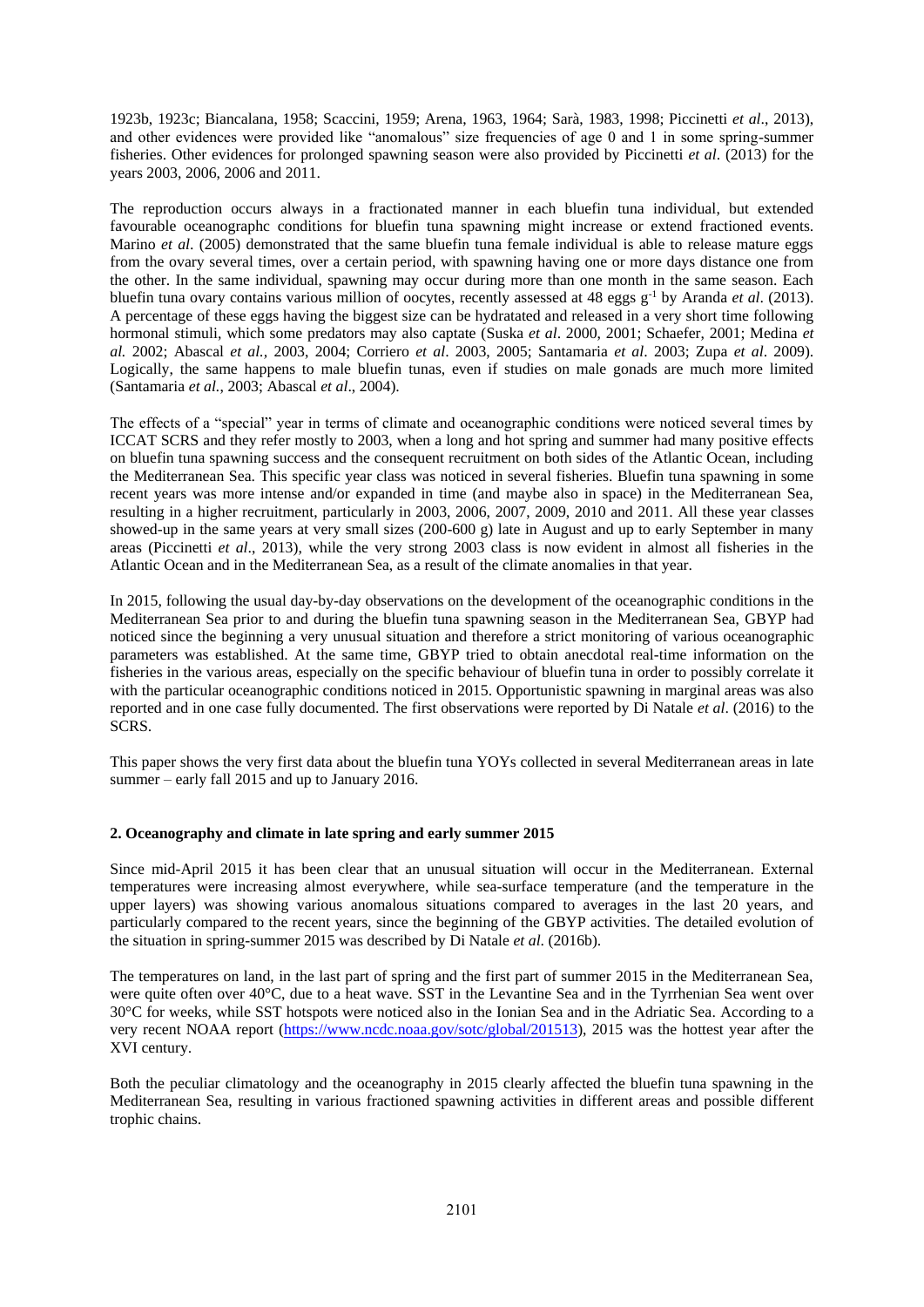#### **3. The bluefin tuna YOYs in 2015**

A fractioned bluefin tuna spawning logically results in different cohorts of young-of-the year (YOY). If spawning occurs over a very short time period, these cohorts are difficult to distinguish, because of the almost continuity of growth stages. When an undefined interval in time between one spawning even and the following occurs, then the larvae might find different environmental situation and possibly even partly different trophic chains, which are able to affect growth rates in the early life stages. Longer the interval between spawning events, greater the potential differences and longer the effects on growth rates.

These logical situation are usually very difficult to be documented or it is even difficult to find biological evidence in YOYs, either because it is difficult to obtain YOYs samples from various Mediterranean areas or because of the prohibition to catch these fish. Therefore, the only opportunity is to carry out a specific sampling, as it is usually done by ICCAT GBYP<sup>7</sup>, or to monitor incidental catches in hand line fisheries targeting other pelagic species. In 2015 and up to January 2016 it was possible to take advantage of both opportunities.

The first information about the on-going collection of YOY samples in various Mediterranean areas was provided by Di Natale *et al*. (2016b), even if the existence of different cohorts was not clear at that time.

From August 2015 to January 2016 it was possible to collect length (FL) and weight (RW) data from a total of 363 bluefin tuna YOYs. 32 specimens were collected in the Balearic Sea (from 08/08/2015 to 13/10/2015), 39 specimens were sampled in the Ligurian Sea (from 03/08/2015 to 17/10/2015), 190 specimens were sampled in the southern Tyrrhenian Sea (from 23/08/2015 to 22/01/2016), 84 specimens were sampled in the Ionian Sea (from 25/09/2015 to 31/10/2015) and 18 specimens were sampled in the Levantine Sea (from 31/07/2015 to 29/09/2015). **Table 1** shows the distribution of samples by size and area of sampling (see map on **Figure 1** for the names of the various seas within the Mediterranean), while **Table 2** and **Figure 2** shows the distribution of samples by size and month. The difference in the number of samples by area was caused by the different availability of YOYs in the fisheries.

According to the average daily growth reported by La Mesa *et al*. (2005) and without considering at this stage any different growth rate by cohort or area and without taking into account any CV level, we can roughly estimate the following probable dates of birth for each area and cohort:

Balearic Sea: 26/04/2015 and 25/06/2015 Ligurian Sea: 27/04/2015 and 08/06/2015 Southern Tyrrhenian Sea: 26/05/2015, 01/07/2015 and 04/08/2015 Ionian Sea: 15/05/2015 and 26/06/2015 Levantine Sea: 27/04/2015and 26/05/2015

Intermediate spawning events might have been occurred as well between or near the above dates. Furthermore, it should be considered that sampling Bluefin tuna YOY in one area does not necessarily imply that these fish were born in this given area; it is the case of the Ligurian Sea, an area where spawning of bluefin tuna was never reported so far, but which is a very well-known distribution and feeding area for bluefin tuna juveniles, including YOY (Relini *et al*., 1995, 1999).

According to the data analysis, it was possible to detect three possible cohorts among the entire Mediterranean areas (**Figure 3**), each one with a different average growth and different FL/RW correlation (**Figure 4**), with some variability.

The three cohorts were analysed in detail (the various parameters are shown on **Table 3**) and they provided three different length/weight correlations as follows:

| $1st$ cohort: | $W=10^{-4.99051}*I$ , 3.15487 |
|---------------|-------------------------------|
| $2nd$ cohort: | $W=10^{-5.33429}*1^{3.40862}$ |
| $3rd$ cohort: | $W=10^{-7.0729}*L^{4.5524}$   |

<u>.</u>

The distribution of samples by L/W and the logarithmical correlations are shown by cohort on **Figure 5**.

 $^7$  The bluefin tuna YOY that were sampled in 2015 for the GBYP biological studies have been all duly registered and reported by RMA certificates, according to ICCAT Rec. 11-06. These samples have been also reported to ICCAT and SCRS along with all other RMA certificates.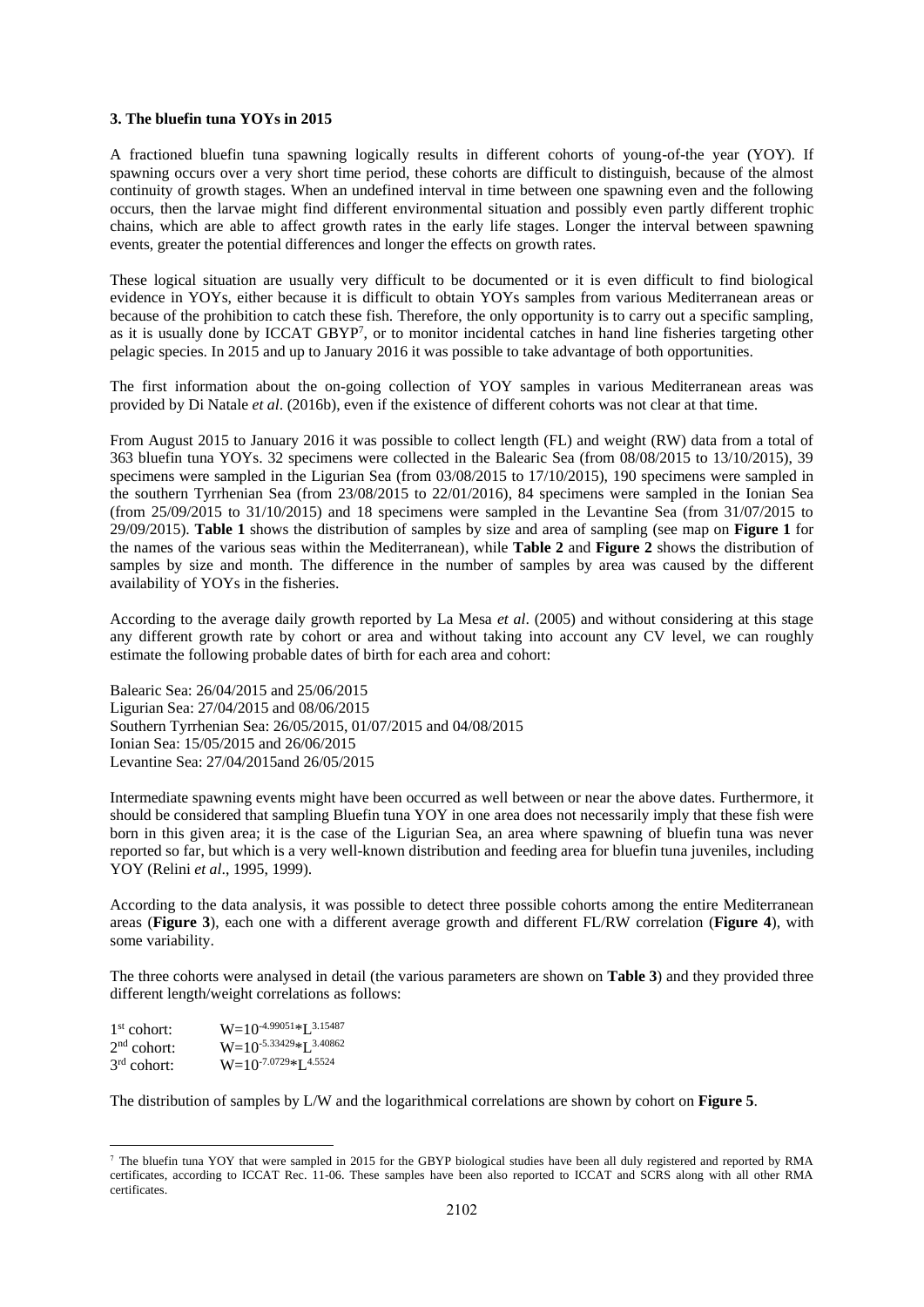## **4. Discussion**

The unusual environmental and oceanographic conditions which characterized the year 2015 were possibly the motivations for having another year with an extended bluefin tuna spawning season and more evident fractioned spawning events. This confirms what we wrote in a previous paper (Di Natale *et al*., 2016) "The unusual high temperatures, the variable thermocline, the strong winds in many areas which contributed to the mixing of the upper layer, the wide distribution of adult bluefin tuna in most of the Mediterranean areas, possibly induced it in adopting a different spawning strategy in 2015, opting for a fractioned spawning and taking advantage of appropriate oceanographic conditions and opportunities whenever they were present and moving quickly within various areas of the Mediterranean for catching them."

According to the data we had from the YOY collection, it seems that the bluefin tuna spawning season in 2015 was extended from the last part of April to the first part of August, much more than the usual variability but always within the extremes known to have been occurred so far in some previous years (Piccinetti *et al*., 2013). If this extended spawning season will result in another year of high recruitment is still uncertain, but usually strong year classes are also correlated to the events noticed in 2015.

The fractioned spawning necessarily implied that the larvae possibly found different trophic chains, some more appropriate and fitted than others, and these ecosystem variables necessarily induced differ growth rates for different cohorts. We cannot correlate the different cohorts to the various areas, because of the unbalanced opportunistic sampling, but it is possible that growth was partly different also in some areas.

The presence of various cohorts of bluefin tuna YOY is not unusual and this possibility was reported also by Orsi Relini *et al*. (2009) for the Ligurian Sea and for the year 1994, but without any further specific analysis. Various cohorts for the same year might also partly explain, along with other factors, some discrepancies in various L/W correlations described by several scientists so far.

The existence of various cohorts in bluefin tuna YOY having also different growths will certainly create problems for developing the ALK for this year class, at least for the first two years of life, increasing the uncertainties for age readings.

Again, these real-time observations confirm the importance of strictly monitoring several oceanographic and environmental factors, along the presence and distribution of juvenile bluefin tunas for possibly correlating them and for trying to further improve our knowledge and understanding of this species.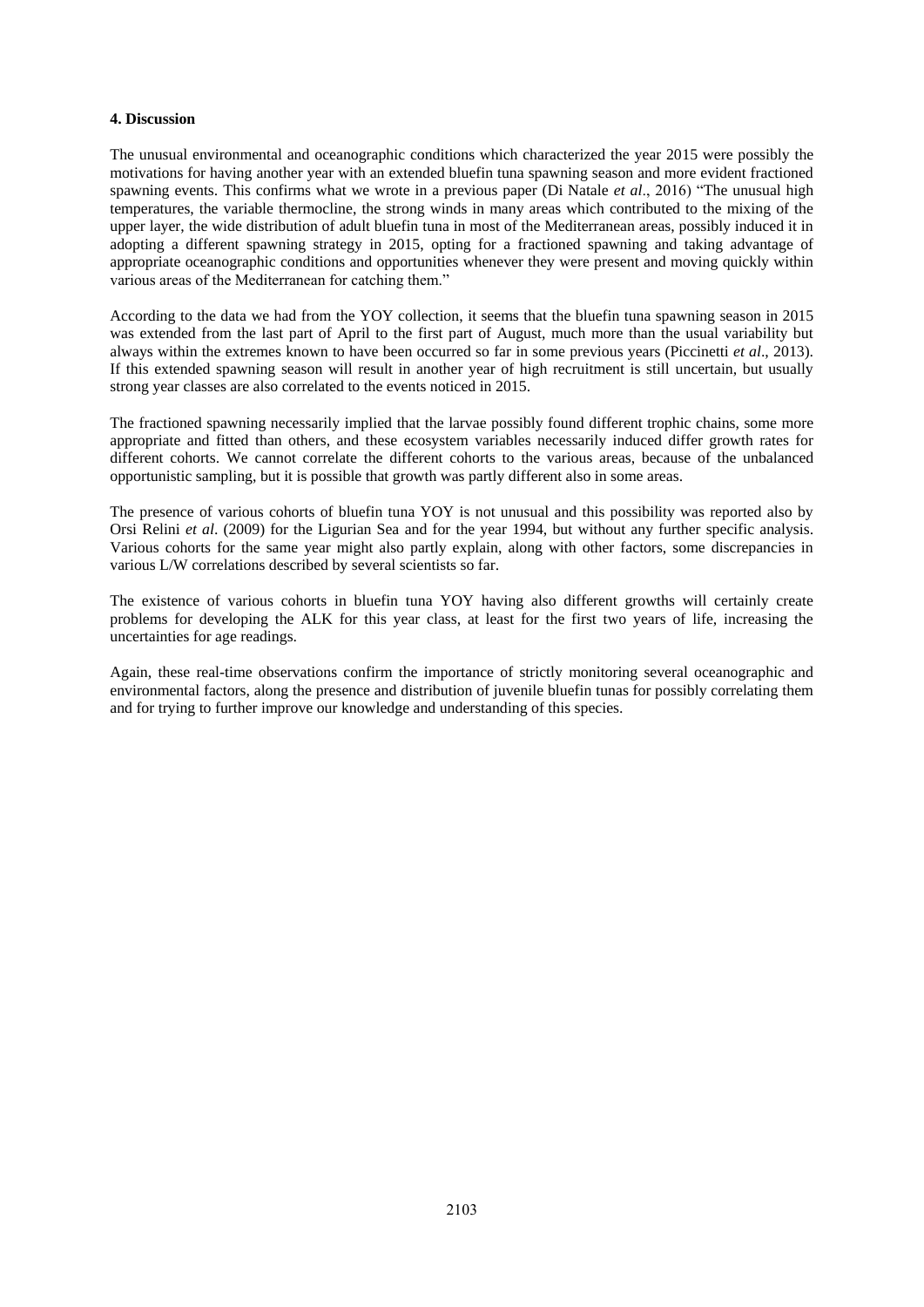#### **Bibliography**

- Abascal F.J., Megina C., Medina A., 2003, Histological and stereological assessment of batch fecundity spawning frequency and maturation of female Atlantic northern bluefin tuna around the Balearic Island. Cahiers Options Méditerranéennes, 60: 13-14.
- Abascal F.J., Megina C., Medina A., 2004, Testicular development in migrant and spawning bluefin tuna (*Thunnus thynnus* L.) from the eastern Atlantic and Mediterranean. Fishery Bull., 102: 407-417.
- Aranda G., Medina A., Santos A., Abascal F., Galaz T., 2013, Evaluation of Atlantic bluefin tuna reproductive potential in the western Mediterranean Sea. Journal of Sea Research, 76: 154-160.
- Arena P., 1963, Observations dans la partie sud de la mer Tyrrhénienne sur les habitudes et le comportement du thon rouge (*Thunnus thynnus* L.) pendant sa période génétique. Proc. Gen. Fish. Coun. Medit., 7, 39.
- Arena P., 1964, Observation on habits and behavior of the tuna (*Thunnus thynnus*) in the southern zones of the Tyrrhenian Sea during the genetic period. Proc. Gen. Fish. Coun. Medit., 7, (39): 395-411.
- Arena P., 1980, Observation aeriennes sur la distribution et le comportement du Thon rouge, *Thunnus thynnus* (L.), de la Mer Tyrrhenienne. XXVII Congr. Assem. Plen. CIESM, Cagliari.
- Arena P., 1981, Osservazioni sulle concentrazioni e sulla pesca del Tonno e dell'Alalunga nelle zone di mare meridionali. Quad.Lab.Tecn.Pesca., 3(1), suppl.: 77-79.
- Arena P., 1982a, Biologia, ecologia e pesca del tonno (*Thunnus thynnus* L) osservati in un quinquennio nel Tirreno meridionale. Atti Conv. UU.OO: sottop. Ris.Biol.Inq.Marino, Roma: 381-405.
- Arena P., 1982b, Caratteristiche delle reti a circuizione per tonno e loro efficienza in relazione alle condizioni ambientali ed ai comportamenti della specie pescata. Atti Conv. UU.OO. sottop. Ris.Biol.Inq.Marino, Roma: 407-424.
- Arena P., 1982c, Composizione demografica dei branchi di tonno (*Thunnus thynnus*, L.) durante il periodo genetico, con indicazioni utili alla individuazione dello stock di riproduttori che affluiscono nel Mar Tirreno. Atti Conv. UU.OO. sottop. Ris. Biol. Inq. Marino, Roma: 425-442.
- Arena P., 1985, La pesca del tonno in Sicilia. Atti Conv.Pesca e Trasf. Prod. Itt. Siciliani, Trapani: 23-28.
- Arena P., 1986a, Sullo stato e le caratteristiche della pesca in Italia dei grandi Teleostei pelagici (Tonno, Alalunga e Pescespada). Rapp. Min.Mar.Merc., miméo: 1-17.
- Arena P., 1986b. Pesca dei grandi Scombroidei e degli Xifioidei nei mari Italiani. Nova Thalassia, 8 (3): 657- 658.
- Arena P., 1988a, Risultati delle rilevazioni sulle affluenze del tonno nel Tirreno e sull'andamento della pesca da parte delle "tonnare volanti" nel triennio 1984-1986. MMM-CNR, Atti Seminari UU.OO. Resp. Prog. Ric., Roma: 273-297.
- Arena P., 1988b, Rilevazioni e studi sulle affluenze del tonno nel Tirreno e sull'andamento della pesca da parte delle "tonnare volanti" nel quadriennio 1984-1988. Report to: ESPI, Ente Siciliano per la Promozione Industriale, Palermo, 1-55, I-XI.
- Arena P., 1990, Rilevazioni e studi sulle caratteristiche e lo stato delle risorse di Tonno e sugli andamenti della pesca (Relazione sulla prosecuzione 1987-89). Report to: ESPI, Ente Siciliano per la Promozione Industriale, Palermo, 1-58.
- Arena P., Cefali A., Potoschi A., 1979, Risultati di studi sulla biologia, la distribuzione e la pesca dei grandi Scombroidei nel Tirreno meridionale e nello Ionio. X(4): 329-345.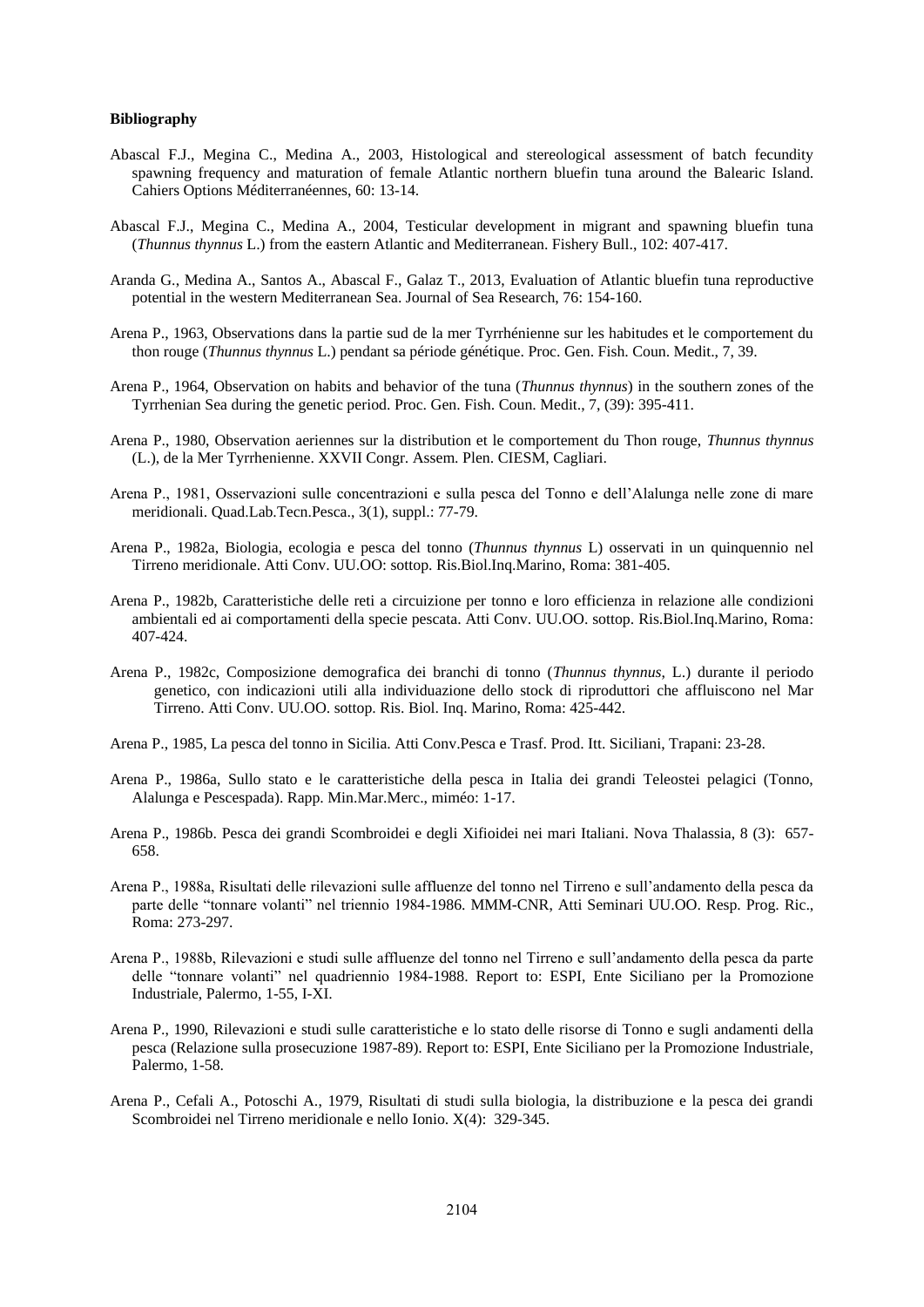- Arena P., Cefali A., 2002, Composizione demografica dei branchi di tonno, *Thunnus thynnus* (L.) durante il periodo genetico, con indicazioni utili alla individuazione dello stock di riproduttori che affluiscono nel Mar Tirreno. Atti Conv. UU: OO. Ris. Biol. Inq. Marino, Roma: 425-442.
- Arena P., Di Natale A., 1987, Situazione della pesca dei grandi Scombroidei (tonno, alalunga e pescespada) in Sicilia. Atti 1° Conferenza Regionale sulla Pesca, Mazara del Vallo: 40-52.
- Biancalana T., 1955, Alla pesca vagativa dei giovani tonni. Il Giornale della Pesca: 1-32.
- Block, B.A., Dewar, H., Blackwell, S.B., Williams, T.D., Prince, E.D., Farwell, C.J., Boustany, A., 2001, Migratory movements, depth preferences, and thermal biology of Atlantic bluefin tuna. *Science*, 293:1310- 1314.
- Corriero, A., Desantis, S., Deflorio, M., Acone, F., Bridges, C.R., de la Serna, J.M., Megalofonou, P., 2003, Histological investigation on the ovarian cycle of the bluefin tuna in the western and central Mediterranean. *Journal of Fish Biology*, 63: 108-119.
- Corriero A., Karakulak s., Santamaria N., Deflorio M., Spedicato D., Addis P., Desantis S., Cirillo F., Fenech-Farrugia A., Vassallo-Agius R., De La Serna J.M., Oray Y., Cau A., Megalofonou P., De Metrio G., 2005, Size and age at sexual maturity of female bluefin tuna (*Thunnus thynnus* L. 1758) from the Mediterranean Sea. J. Appl. Ichthyol. 21: 483-486.
- de Buen F., 1923a, La pesca marítima en España en 1920. Costa sud-Atlántica y Canarias. Min. Marina, Madrid,  $1: 9.$
- de Buen F., 1923b, La pesca marítima en España en 1920. Costa sud-Atlántica y Canarias. Min. Marina, Madrid, 10: 35-50.Comm. Expl. Médititerranée, 3 ns: 115-123.
- de Buen F., 1923c, La pesca marítima en España en 1920. Costa sud-Atlántica y Canarias. Min. Marina, Madrid, 73: 155.
- De Metrio G., Filanti T., Megalofonou P., Petrosino G., 1988, Valutazione sull'entità, la composizione strutturale e la dinamica biologica degli stock dei grandi scombroidei (*Thunnus thynnus* (L.), *Thunnus alalunga* (Bonn.), *Xiphias gladius* (L.), nel Golfo di Taranto. Relazione preliminare. C.N.R., Roma 10/11 Settembre 1986. Atti Seminario UU.OO. responsabili dei progetti di ricerca promossi nell'ambito dello schema preliminare di Piano per la Pesca e l'Acquacoltura. MMM-CNR, 1: 219-255.
- De Metrio G., Arnold G.P., De la Serna J.M., Yannopoulos C., Labini G.S., Deflorio M., Buckley A., Ortiz De Urbina J.M., Megalofonou P., Pappalepore M., Block B., 2003a, Where do Atlantic Bluefin Tuna (*Thunnus thynnus* L.) spread after the spawning in the Mediterranean Sea? Workshop on farming, Management and conservation of bluefin Tuna, 2003, Istanbul: 96-101.
- De Metrio G., Corriero A., Desantis S. Zubani D., Cirillo F., Santamaria N., Aprea A., Deflorio M., De la Serna J.M., Megalofonou P., Bridges C.R., 2003b, Gonadal cycle of wild bluefin tuna in the western Mediterranean and central Mediterranean. Workshop on farming, Management and conservation of bluefin Tuna, 2003, Istanbul: 89-95.
- Di Natale A., 2006, Sensitive and essential areas for large pelagic species in the Mediterranean Sea. Report of the STECF-SGMERD-06-01 Sensitive and Essential Fish Habitats in the Mediterranean: 165-180.
- Di Natale A., 2007, I cambi climatici nel Mediterraneo: modificazioni della struttura della pesca e possibili adattamenti. Ministero dell'Ambiente, Conferenza Nazionale Cambiamenti Climatici, Brindisi, 20/07/2007: 1-25.
- Di Natale A., 2010b, Progetto di ricerca sulle caratteristiche e la consistenza degli stock ittici relativi ai grandi pelagici del Mediterraneo. Accademia della Marina Mercantile, S. Margherita Ligure, 23/10/2010: 1-25.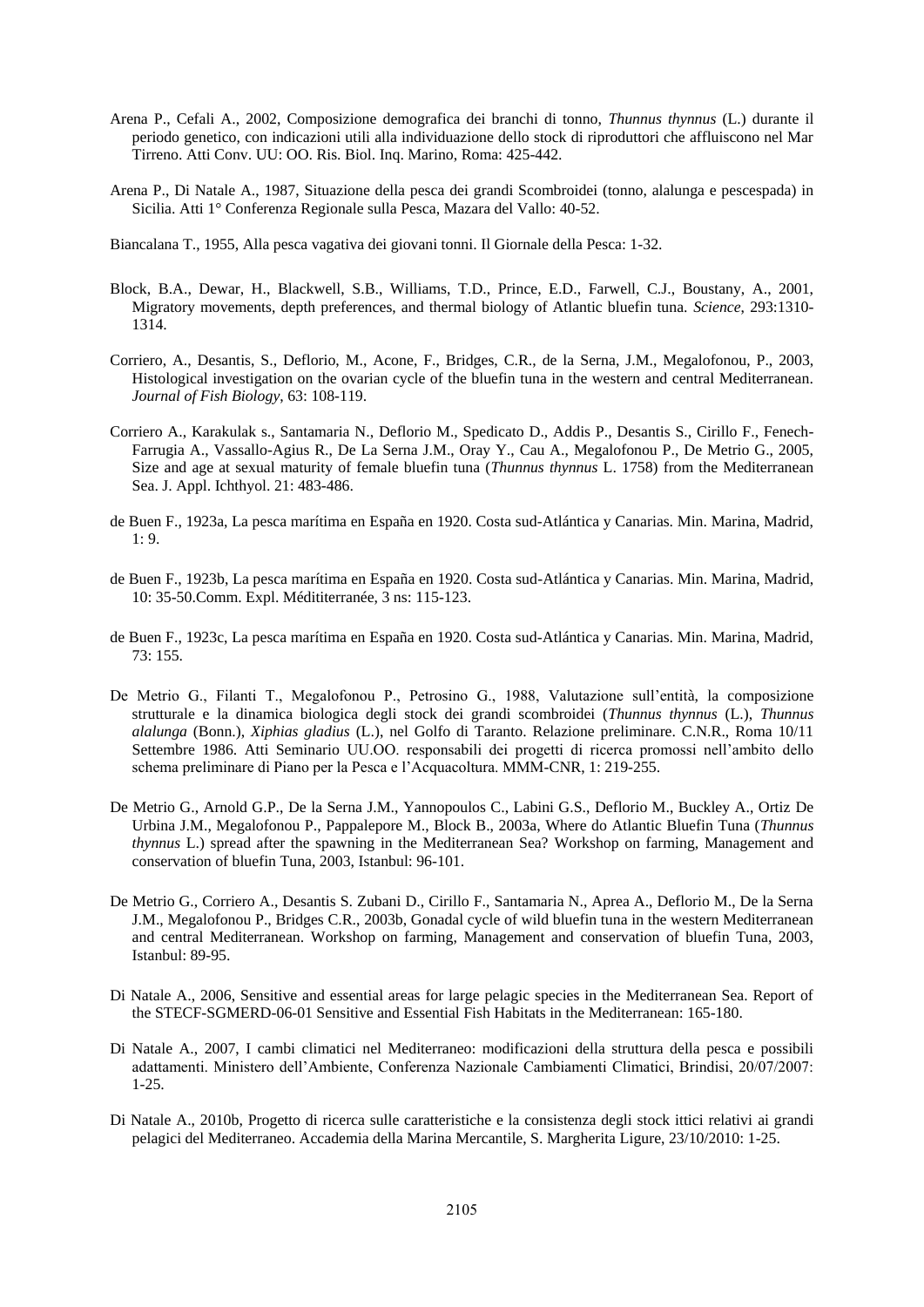- Di Natale A., Mangano A., Piccinetti C., Ciavaglia E., Celona A., 2005, Bluefin tuna (*Thunnus thynnus*) line fisheries in the Italian seas. Old and recent data. SCRS/2004/098, Col. Vol. Sci. Pap. ICCAT, 58(4): 1285- 1295.
- Di Natale A., Tensek S., 2016a, ICCAT Atlantic-wide Research programme for bluefin tuna (GBYP): activity report for the last part of Phase 4 and the first part of Phase 5 (2014-2015). Collect. Vol. Sci. Pap. ICCAT, 72(6): 1477-1530.
- Di Natale A., Tensek S., Pagá Garcia A., 2016b. 2015: is the bluefin tuna facing another 2003. Collect. Vol. Sci. Pap. ICCAT, 72(6): 1614-1630.
- Heldt H., 1930, Le thon rouge et sa pêche *(Thunnus thynnus L*.). Nouveaux aspects de la question. Bull. Stat. Océan. Salammbô, 18 : 1-69.
- La Mesa M., Sinopoli M., Andaloro F., 2005, Age and growth rate of Bluefin tuna Thunnus thynnus from the Mediterranean Sea (Sicily, Italy). Scientia Marina, 69(2): 241-249.
- Marino G., Candi G., Di Marco P., Longobardi A., Priori A., 2005, Supporto scientifico per la riproduzione controllata di grandi pelagici: Seriola demerilii e *Thynnus thynnus*. ICRAM, Relazione finale VI Piano Triennale della Pesca e dell'Acquacoltura. Progetto di Ricerca 6C83.
- Mather F. J.III, Mason J. M., Jones A. C., 1995. Historical Document: Life History and Fisheries of Atlantic Bluefin Tuna. NOAA Technical Memorandum, NMFS-SEFSC, 370: 1-165
- Medina A., Abascal F.J., Megina C., Garcia A., 2002, Stereological assessment of the reproductive status of female Atlantic northern bluefin tuna during migration to Mediterranean spawning grounds through the Strait of Gibraltar. Journal of Fish Biology, 60: 203-217.
- Oray I., Karakulak S., Alıçlı Z., Ateş C., Kahraman A., 2005a. First evidence of spawning in the eastern Mediterranean Sea: preliminary results of TUNALEV larval survey in 2004. ICCAT, Coll., Vol., Sci., Pap., 58 (4): 1341-1347.
- Oray I.K., Karakulak F.S., 2005b. Further evidence of spawning of bluefın tuna (*Thunnus thynnus* L., 1758) and the tuna species (*Auxis rochei* Ris., 1810, *Euthynnus alletteratus* Raf., 1810) in the eastern Mediterranean Sea: preliminary results of TUNALEV larval survey in 2004. J. Appl. Ichthyol. 21, 236–240.
- Orsi Relini L., Palandri G., Garibaldi F., Relini M., Cima C., Torchia G., 1997, Seasonal growth in young bluefin tuna of the Ligurian Sea. Collect. Vol. Sci. Pap. ICCAT, 40(1): 164-172.
- Parona C., 1919, Il Tonno e la sua pesca. R. Comit. Talass. Ital., Venezia, Mem. LXVIII : 1-259.
- Piccinetti C., Di Natale A., Arena P., 2013, Eastern bluefin tuna (*Thunnus thynnus, L*.) reproduction and reproductive areas and seasons. Collect. Vol. Sci. Pap. ICCAT, 69(2): 891-912.
- Relini M., Palandri G., Torchia G., 1995, Tagging of *Thunnus thynnus* juveniles in the Ligurian Sea, 1994. Collect. Vol. Sci. Pap. ICCAT, 44(1): 378.
- Rodriguez-Roda J., 1964a, Biologia del atún, *Thunnus thynnus* (L.), de la costa sudatlántica de España. Investigación Pesqueras, Barcelona, 25: 33-146.
- Rodriguez-Roda J., 1964b, Movimientos migratorios del atún, *Thunnus thynnus* (L.), deducidos por nuestras propias "marcaciones" en aguas españolas. Publicaciones técnicas de la junta de estudios de pesca, Direccion General de Pesca Maritima, Madrid, 3: 279-304.
- Rodriguez-Roda J., 1967, Fecundidad del atún, *Thunnus thynnus* (L.), de la costa sudatlántica de España. Investigación Pesqueras, Barcelona, 31(1): 33-52.
- Rooker, J.R., Alvarado Bremer, J.R., Block, B.A., Dewar, H., De Metrio, G., Corriero, A., Kraus, R.T., *et al.*, 2007, Life history and stock structure of Atlantic bluefin tuna (*Thunnus thynnus*). *Reviews in Fisheries Science*, 15: 265-310.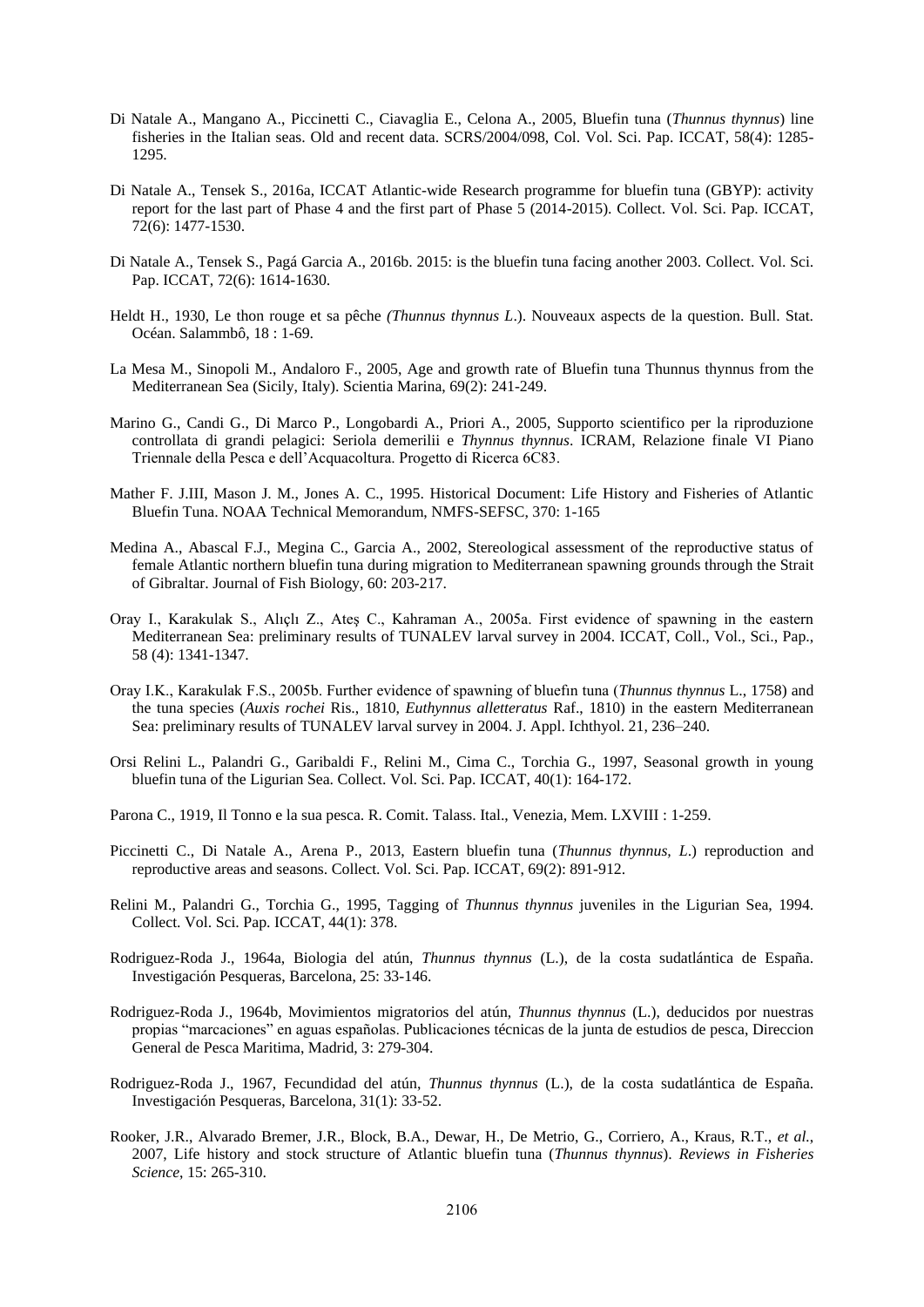- Santamaria N., Corriero A., Desantis S., Zubani D., Gentile R., Sciscioli V, De La Serna J., Bridges C.R, De Metrio G., 2003a, Testicular cycles of Mediterranean bluefin tuna (*Thunnus thynnus* L.). Cah. Options Mediterr., 60: 183-185.
- Sarà R., 1983, Tonni e Tonnare, Una Civiltà, una Cultura. Libera Università di Trapani Ed., Trapani :1-128.
- Sarà R., 1998, Dal mito all'aliscafo. Storie di Tonni e Tonnare. Banca Aegusea Ed., Favignana-Palermo: 1-271.
- Scaccini A., 1959, Bio-écologie des jeunes thons das les mers italiennes. Proc. Gen. Fish. Coun. Medit., 5:70.
- Schaefer K.M., 2001, Reproductive biology of tunas, in Block, B.A., Stevens, E.D. (Eds), Tuna: Physiology, ecology and Evolution. Academic Press, San Diego: 225-270.
- Susca V., Corriero A., Bridges C.R., De Metrio G., 2001, Study of the sexual maturity of female bluefin tuna: purification and partial characterization of vitellogenin and its use in an enzyme-linked immunosorbent assay. H. Fish. Biol., 58: 815-831.
- Susca V., De Florio M., Corriero A., Bridges C.R., De Metrio G., 2000, Sexual maturation in the bluefin tuna (*Thunnus thynnus*) from the Central Mediterranean Sea. In: Prooc. 6<sup>th</sup> intern. Symp. On the Reproductive Physiology of Fish (Noberg B., Kiesbu O.S., Taranger G.L., Andersson E., Stefansson S.O., eds.). Bergen: Fish. Symp. 99: 1-105.
- Zupa R., Corriero A., Deflorio M., Santamaria N. Spedicato D., Marano C., Losurdo M., Bridges C.R., De Metrio G., 2009, A low percentage of non-reproductive bluefin tuna (*Thunnus thynnus* L. 1758) in the Mediterranean Sea.. J Fish Biology 75 (6): 1221-1229.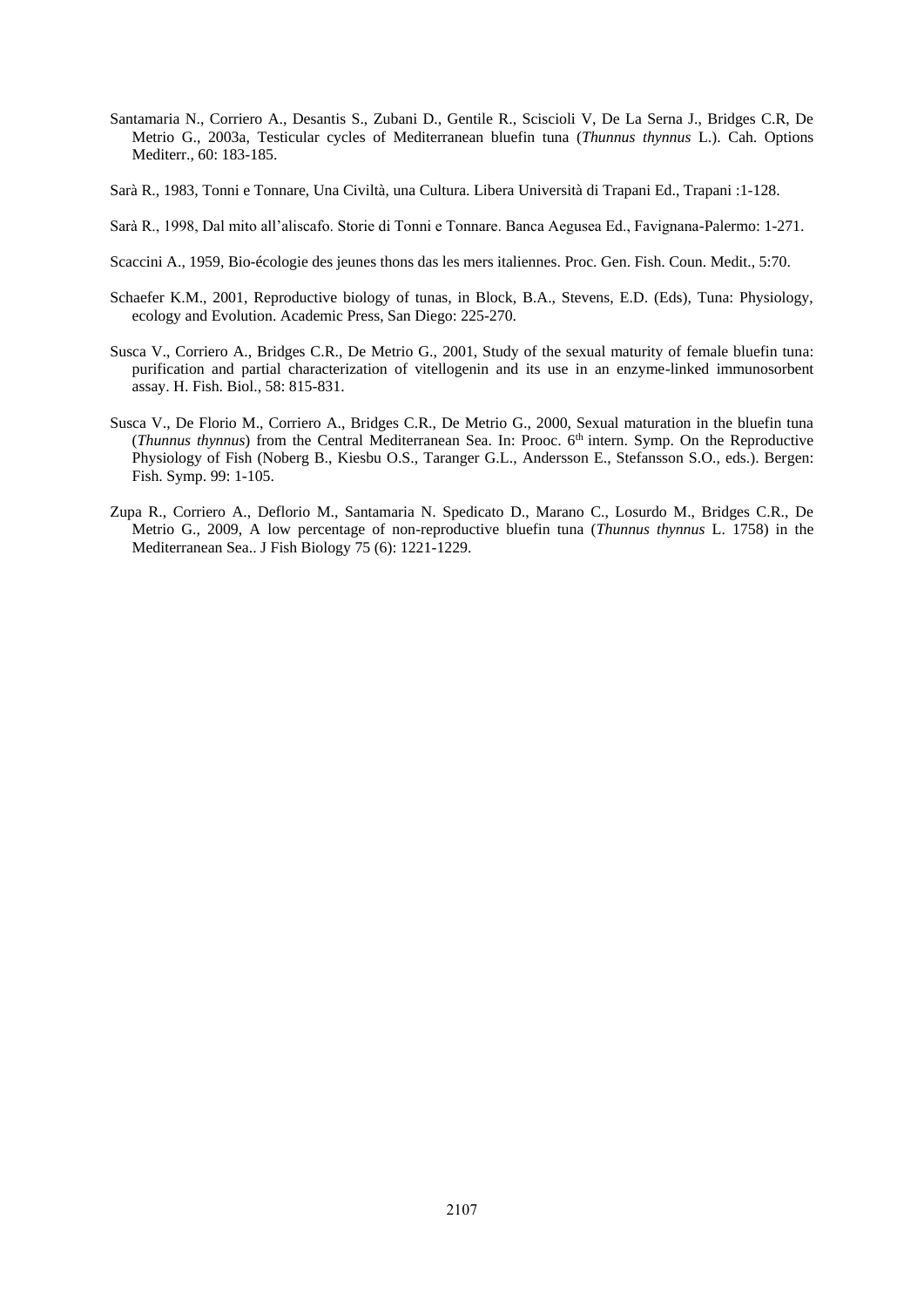| Area              | $FL$ (cat 2,5 cm) |   |    |    |   |    |    |     |     |    |    |    |     |                 |    |    |   |                                                                                                                                    |       |
|-------------------|-------------------|---|----|----|---|----|----|-----|-----|----|----|----|-----|-----------------|----|----|---|------------------------------------------------------------------------------------------------------------------------------------|-------|
|                   |                   |   |    |    |   |    |    |     |     |    |    |    |     |                 |    |    |   | 12,5   15,0   17,5   20,0   22,5   25,0   27,5   30,0   32,5   35,0   37,5   40,0   42,5   45,0   47,5   50,0   52,5   55,0   57,5 | total |
| Balearic Sea      |                   |   |    |    |   |    | 12 |     |     |    |    |    |     |                 |    |    |   |                                                                                                                                    | 32    |
| Ligurian Sea      |                   |   | 9  | 9  |   |    |    |     |     |    |    |    |     |                 |    |    |   |                                                                                                                                    | 36    |
| s. Tyrrhenian Sea |                   |   | 17 | 20 |   | 12 |    | ы   |     | 20 | 11 | 10 | 23  | 29              | 61 | 6  | 8 |                                                                                                                                    | 190   |
| llonian Sea       |                   |   |    |    |   | 3  | 28 | 36I | 6   | 11 |    |    |     |                 |    |    |   |                                                                                                                                    | 84    |
| Levantine Sea     |                   |   |    |    |   |    |    |     |     |    |    |    |     |                 |    |    |   |                                                                                                                                    | 18    |
| Total             |                   | ы | 34 | 31 | 9 | 24 | 44 | 45  | 16I | 39 | 12 | 10 | 29. | 30 <sup>1</sup> | 61 | 61 | 8 |                                                                                                                                    | 363   |

## **Table 1**. Distribution of 2015 bluefin tuna YOY samples by area of sampling.

**Table 2**. Distribution of 2015 bluefin tuna YOY samples by month.

| Month          | $FL$ (cat 2,5 cm) |    |    |    |   |    |                 |    |    |    |                 |                                                                                                                                    |    |                 |    |     |   |       |
|----------------|-------------------|----|----|----|---|----|-----------------|----|----|----|-----------------|------------------------------------------------------------------------------------------------------------------------------------|----|-----------------|----|-----|---|-------|
|                |                   |    |    |    |   |    |                 |    |    |    |                 | 12,5   15,0   17,5   20,0   22,5   25,0   27,5   30,0   32,5   35,0   37,5   40,0   42,5   45,0   47,5   50,0   52,5   55,0   57,5 |    |                 |    |     |   | total |
| July           |                   |    |    |    |   |    |                 |    |    |    |                 |                                                                                                                                    |    |                 |    |     |   | 1     |
| August         |                   |    | 34 | 31 |   | 9  |                 |    |    |    |                 |                                                                                                                                    |    |                 |    |     |   | 96    |
| September      |                   |    |    |    |   | 14 | 26              | 36 |    |    |                 |                                                                                                                                    |    |                 |    |     |   | 90    |
| <b>October</b> |                   |    |    |    |   |    | 13 <sub>1</sub> | 8  | 10 | 27 | 11              | 4                                                                                                                                  | 22 | <b>10</b>       |    |     |   | 106   |
| November       |                   |    |    |    |   |    |                 |    |    |    |                 | 6                                                                                                                                  |    |                 |    |     |   | 23    |
| December       |                   |    |    |    |   |    |                 |    |    |    |                 |                                                                                                                                    |    | 13              |    |     |   | 40    |
| January        |                   |    |    |    |   |    |                 |    |    |    |                 |                                                                                                                                    |    |                 |    |     |   | 7     |
| Total          |                   | 61 | 34 | 31 | 9 | 24 | 44              | 45 | 16 | 39 | 12 <sub>1</sub> | 10                                                                                                                                 | 29 | 30 <sup>1</sup> | 61 | -61 | 8 | 363   |

**Table 3**. Parameters of the equation  $W = a L^b$ , used for predicting YOY bluefin tuna length-weight relationship for the three cohorts in 2015. Weight is in kg.

| Group      | Sample size | Length range<br>(cm) |                 |         | $\mathbb{R}^2$ |
|------------|-------------|----------------------|-----------------|---------|----------------|
| $1st$ born | 126         | 15.4-59              | $1.022*10^{-5}$ | 3.15487 | 0.9822         |
| $2nd$ born | 208         | 14.8-57              | $4.631*10^{-6}$ | 3.40862 | 0.9823         |
| $3rd$ born | 29          | 29-39.5              | $8.455*10-8$    | 4.5524  | 0.9792         |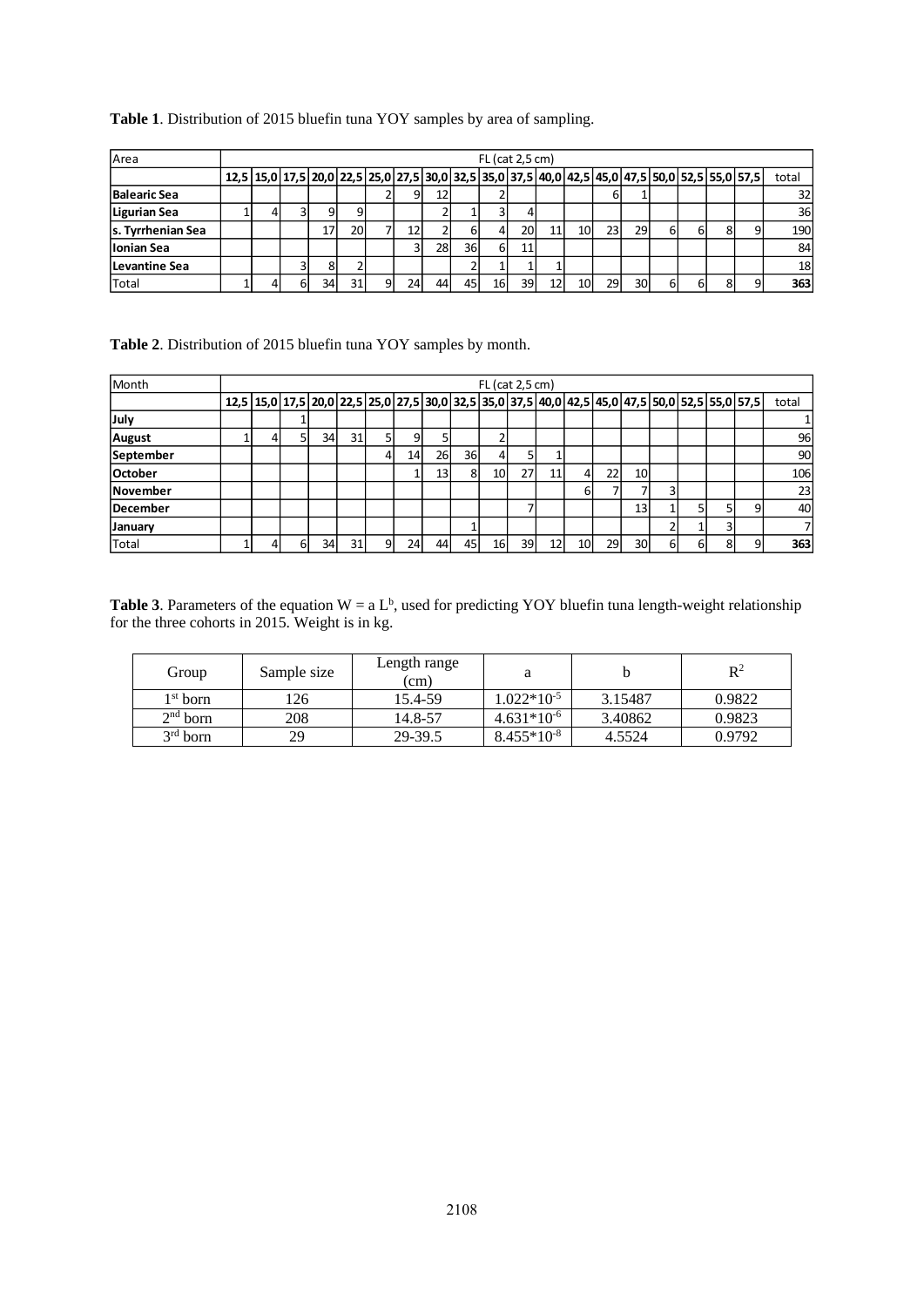

**Figure 1**. Map of the Mediterranean Sea, showing the different internal seas.



**Figure 2**. Distribution of 2015 bluefin tuna YOY samples collected in the various Mediterranean areas by month and size class.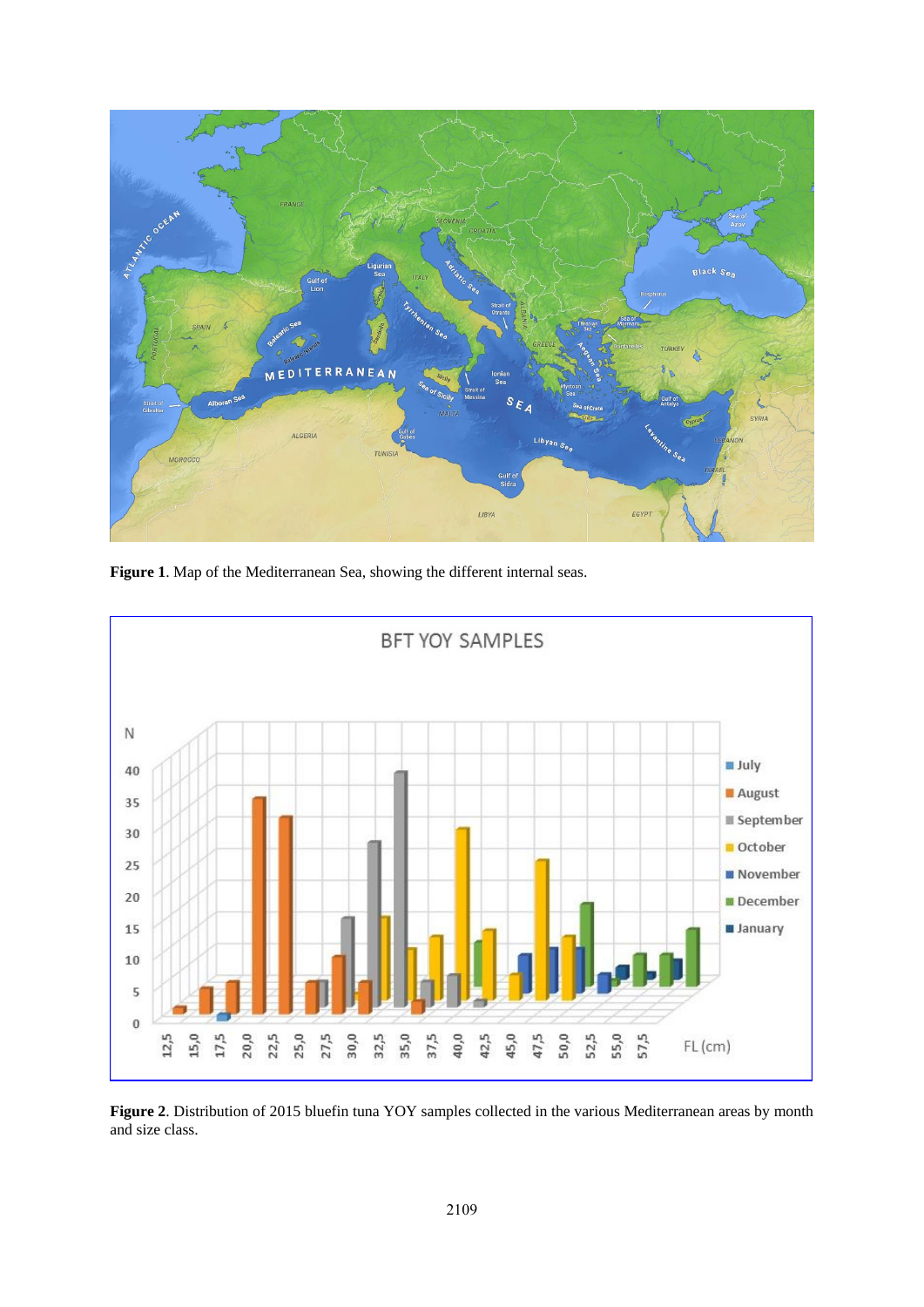

**Figure 3.** Growth at date of the different cohorts of bluefin tuna YOYs in the Mediterranean Sea in 2015.



Figure 4. Length (FL)/weight (RW) correlation of the different cohorts of bluefin tuna YOYs in the Mediterranean Sea in 2015.